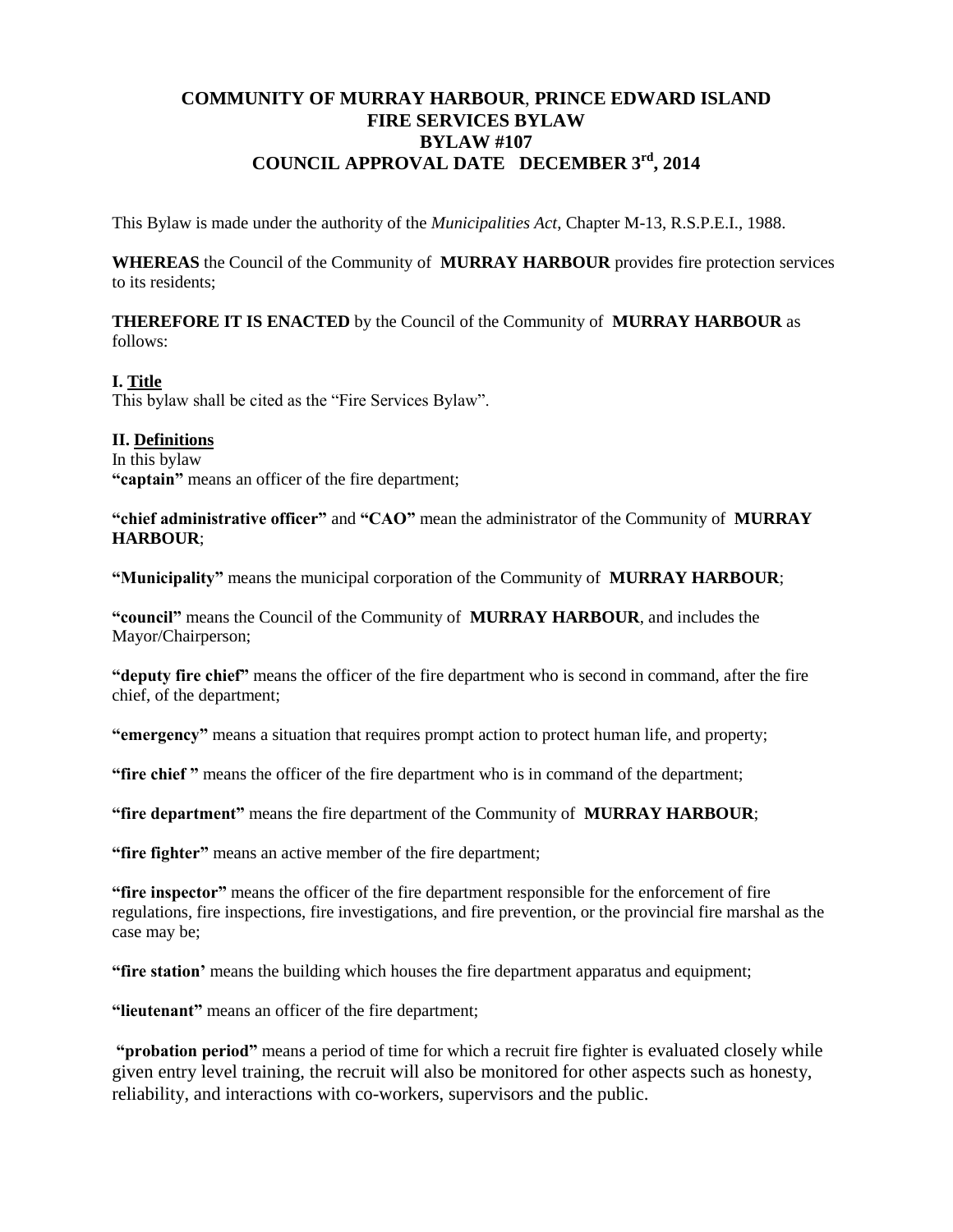## **III. Interpretation**

- **1.** Words using the masculine or feminine gender include the other gender as applicable.
- **2.** Words using the singular include the plural and words using the plural include the singular whenever the context so requires.

#### **IV. Municipal Council**

- **1.** The Council is the governing body of the Fire Department.
- **2.** The Council shall ensure,
	- (a) that the Fire Department is organized and run in an effective manner; and
	- (a) that the Fire Department is supplied with apparatus, equipment, and facilities necessary to fulfill the Fire Department's responsibilities.
- **3.** The Council may enter into a binding agreement with another municipality, fire district, or private entity to provide mutual aid in fire protection, emergency services, and other related services.
- **4.** The Council may establish and charge fees for any services which the Fire Department may provide including but not limited to,
	- (a) fire protection services;
	- (b) fire prevention services;
	- (c) fire investigation services;
	- (d) medical first response services; and
	- (e) the provision of reports and other documents.

## **V. Administration of the Fire Department**

- **1.** The administrative authority of the Fire Department is in the order as follows,
	- (a) the chief administrative officer (CAO) of the Municipality;
	- (b) the chief of the Fire Department;
	- (c) the deputy chief, and officers according to rank, of the Fire Department.
- **2.** The Fire Chief shall execute and be responsible for the day to day operations of the Fire Department.
- **3.** The Fire Chief shall establish and coordinate Fire Department policies in conjunction with the CAO and such policies shall be as approved by the Council.
- **4.** The Fire Chief shall establish and coordinate the operating guidelines of the Fire Department in conjunction with the CAO and such operating guidelines shall be as approved by the Council.
- **5.** For greater certainty, the Council shall review and authorize all administrative policies, and operating guidelines recommended by the Fire Chief and the CAO before an administrative policy or procedure comes into force.
- **6.** The CAO, the Fire Chief, and the Fire Committee if any, are authorized to meet on a regular basis to develop and review Fire Department administrative policies and operating guidelines.
- **7.** The annual cost of operating the Fire Department shall be included in the annual estimates for the Community.
- **8.** The CAO, or chairperson of the fire committee, as the case may be, shall notify the Fire Chief at least three (3) months prior to the date on which the annual estimates for the Community are to be considered, and the Fire Chief shall submit within one (1) month of the above notification his or her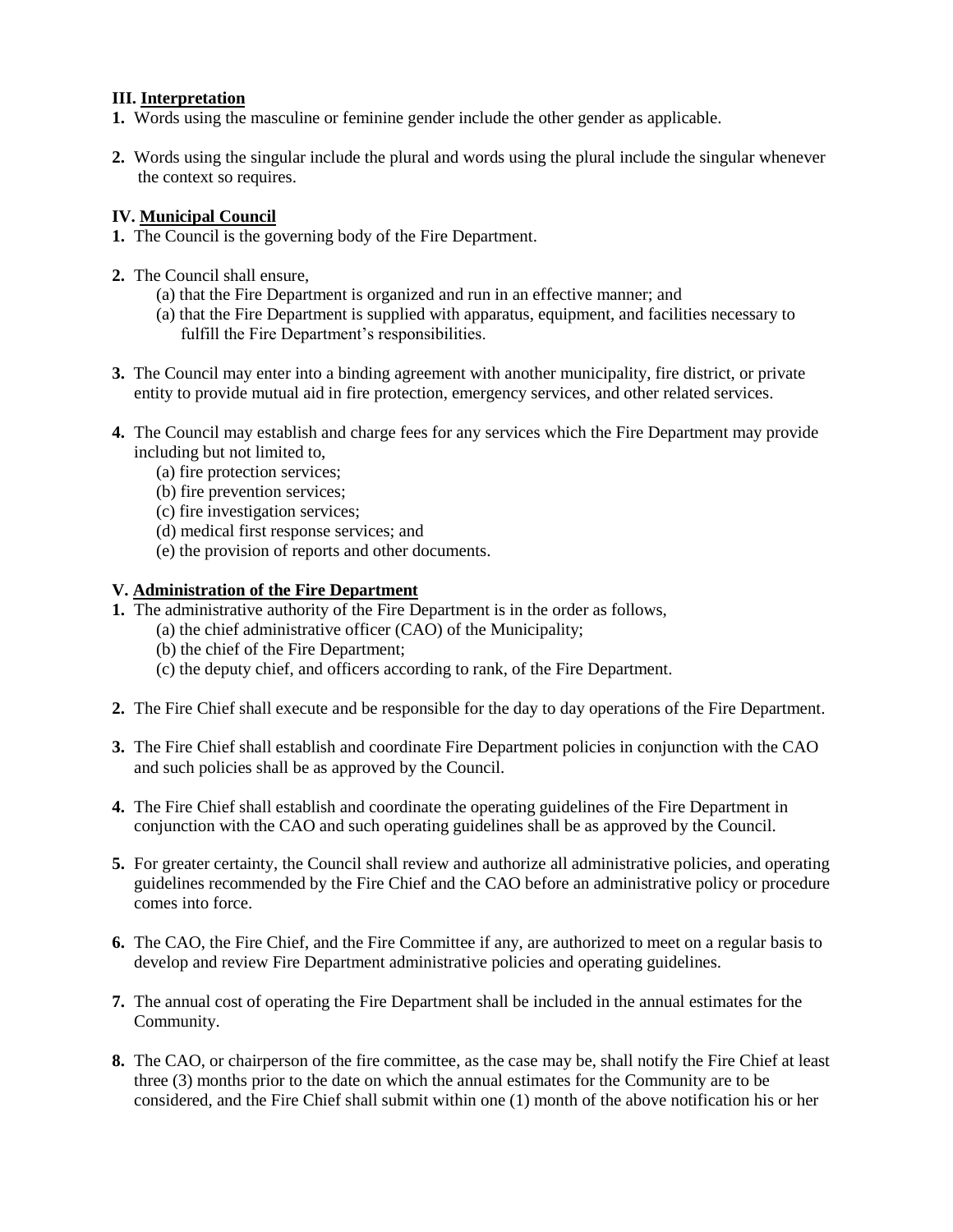estimate for the expenditures necessary during the forthcoming year for the operation and maintenance of the Fire Department.

## **VI. Organization of the Fire Department**

- **1.** The Fire Department shall be comprised of at minimum a Fire Chief, a Deputy Chief, **\_1\_\_\_** Captain, **\_1\_\_\_** Lieutenants and no less than **\_18\_\_\_** active members.
- **2.** Every active member of the Fire Department shall be a physically fit person between the ages of eighteen (18) and sixty five (65).
- **3.** A member of the **MURRAY HARBOUR** Fire Department may be a member of the Municipal Council, but any such member may not participate in any Council, or council committee, discussions or decisions pertaining to the Municipal Fire Department.
- **4.** The Fire Chief, Deputy Chief, other officers and members of the Fire Department shall be appointed by the Council, after considering the recommendations of the Fire Department members; the Council may accept or reject any recommendation and the decision of the Council is final. Council may require a level of experience and certified training requirements for various positions of authority or persons directing work assignments within the Fire Department.
- **5.** Applicants for the Fire Department shall be, (a) ordinarily a resident within the fire district; (b) qualified pursuant to  $\frac{n}{a}$  ; and  $n/a$   $n/a$   $n/a$
- **6.** Successful Fire Department applicants shall serve a one year probationary period, and shall be reviewed upon completion of the one year period by the Fire Chief for permanent appointment, by the Council, as a Volunteer Firefighter.
- **7.** Every able bodied resident of the Municipality shall, when called upon to do so by the Fire Chief or Deputy Fire Chief, render all possible assistance to the Fire Department in an emergency situation; any person refusing or failing to assist as required by the Fire Chief or Deputy Chief without reasonable excuse is guilty of an offence under this bylaw.

#### **VII. Powers of the Fire Chief**

- **1.** The Fire Chief shall have full control in disciplinary matters over members of the Fire Department, and shall, upon the request of the CAO, investigate any complaint in relation to a member's official duties, against a member of the Department.
- **2**. The Fire Chief shall ensure that all members of the department are trained to (and maintain) a competent level at all times by means of both in-service and certified training to ensure efficient, effective and confident response to all emergencies the department responds to.
- **3**. The Fire Chief shall act as a Local assistant to the Provincial Fire Marshal pursuit to section 5a(i) of the *Fire Prevention Act*.
- **4.** The Fire Chief, or senior officer present, shall have full command and control at all fire scenes, which includes but is not limited to,
	- a) directing all proper measures for preserving life and property from fire or other related emergencies for which the department is prepared to mitigate, preserving order and enforcing the laws, bylaws and regulations respecting fires and related emergencies; and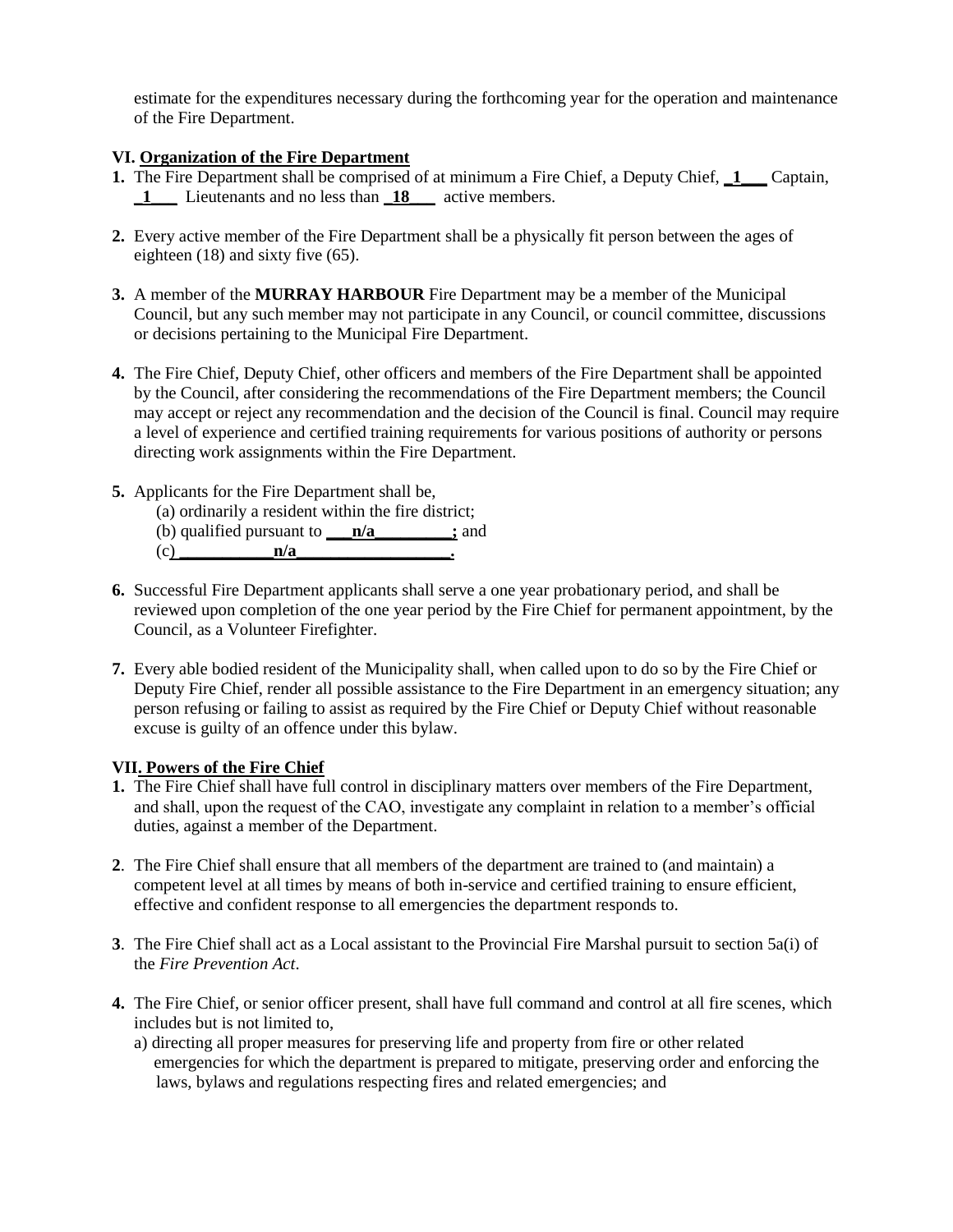- b) controlling all Fire Department members and resources until such time as the members are dismissed, the apparatus is returned to the fire station, or both as the case may be.
- **5.** The Fire Chief has the authority to temporarily fill any deficiency in personnel of the Fire Department and shall keep an inventory of all fire equipment on hand.
- **6.** The Fire Chief shall keep a record as to,
	- (a) the attendance of members of the Fire Department at fires and training;
	- (b) the particulars of every fire and emergency call reported to the Fire Department;
	- (a) the apparatus, equipment and supplies used for each emergency call; and
	- (b) any breakage, shortage, or deficiencies in apparatus, equipment and supplies required for the day to day activities of the Fire Department.
- **7.** The Deputy Fire Chief shall assist the Fire Chief in all of his or her duties and shall, in the absence of the Fire Chief, perform the duties and exercise the authority of the Fire Chief; in the absence of both the Fire Chief and Deputy Fire Chief, at an emergency situation, the most senior member of the Department shall act in their stead.
- **8.** The Fire Chief shall meet with the membership of the department on a regularly scheduled basis to update the membership on activities and planning and to hear concerns and obtain feedback on issues pertaining to the department.

#### **VIII. Duties of the Members of the Fire Department**

- **1.** Members shall meet for practice and instruction in the use of apparatus, tactics and strategies in mitigating fire and other related emergencies, and the principles of fire prevention and pre-planning, at the call of the Fire Chief.
- **2.** All members of the Fire Department shall attend at least **\_\_50\_%** of emergency calls, meetings, and training sessions, unless prior approval from the Fire Chief has been granted, to maintain active status with the Fire Department.
- **3.** Only members with active status, at time of payment, are entitled to receive any honorarium or other remuneration provided by the Municipality.
- **4.** The Fire Chief shall keep the Department up to full strength, pursuant to subsection VI (1) at all times; any member of the Department wishing to be unavailable for duty for any period longer than twenty four (24) hours must notify their supervising officer, or the Fire Chief, in advance so that a proper substitute may be named to relieve the member.
- **5.** All members of the Fire Department must be qualified pursuant to the *Highway Traffic Act* to operate the vehicles and equipment of the Fire Department.
- **6.** Members of the Fire Department may organize for social and other purposes intended to further the interests and welfare of the Fire Department and its members.

#### **IX. Procedures for Emergency Calls**

**1.** The Fire Chief shall report all fires to the Prince Edward Island Fire Marshal within three (3) days of the occurrence, on the form supplied for such purpose, and otherwise comply with the provisions of all provincial legislation for which the Fire Chief is an enforcing officer. If the Fire Chief requires the Investigation services of the Provincial Fire Marshal the Fire Chief shall make that request immediately and preserve continuity of security of the scene until the arrival of the Provincial Fire Marshal.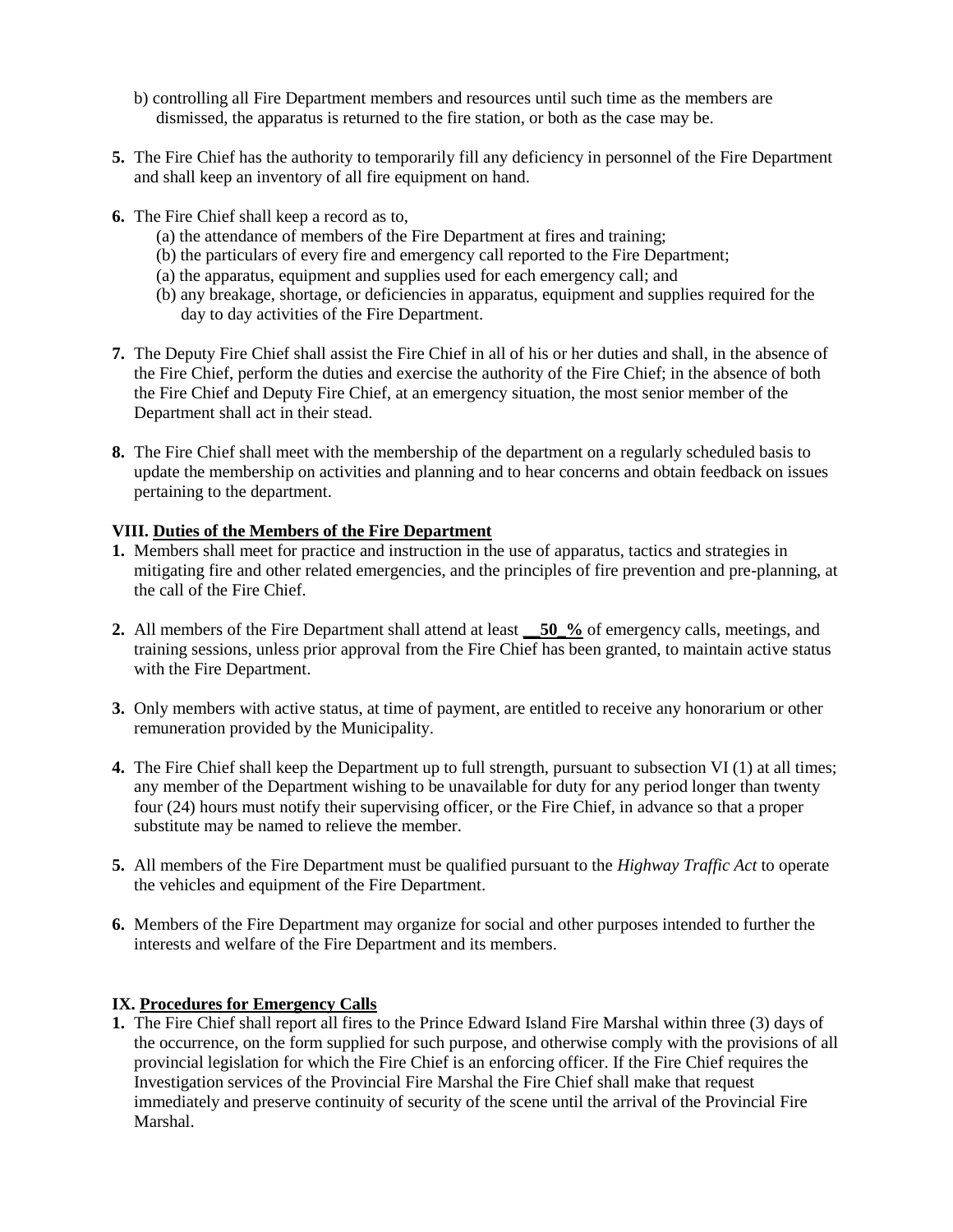- **2.** The Fire Chief may, at every fire or other emergency, to which the Fire Department responds use tape, rope, or other means to mark the area around the scene of the fire or emergency that is to be kept clear of all persons and vehicles except those authorized by the Fire Chief.
- **3.** The Fire Chief may request any owner of property, or any person who on reasonable and probable grounds is believed to be the owner of property, to move or remove that property when it may impede the response to a fire or other emergency.

## **X. Offences and Enforcement**

- **1.** No person shall impede, interfere with, or hinder any firefighter or person acting under the authority of the Fire Department in the discharge of their duties at a fire or other emergency, or in their responding to a fire or other emergency.
- **2.** No person shall damage any apparatus, equipment or supplies of the Fire Department and no person shall use such apparatus, equipment or supplies, unless so authorized.
- **3.** Any person who,
	- (a) remains inside an area marked pursuant to IX (2) when requested to vacate the area by a member of the Fire Department;
	- (b) refuses to comply with a request to move or remove property pursuant to IX (3);
	- (c) obstructs or interferes with any member of the Fire Department, or person acting under the authority of the Fire Department, in the performance of their duties; or
	- (d) interferes with or destroys any equipment used, owned or controlled by the Fire Department; commits an offence.
- **4.** Any person who commits an offence against this bylaw, is liable, on summary conviction, to a fine of not more than \$ (\$1500 Maximum) and not less than **\$\_1\_\_.**

#### **XI. Liability**

**1.**The Fire Department, any member of the Fire Department, or a volunteer or other person acting under the authority of the Fire Department, is not liable, and no proceedings for damages or otherwise shall be commenced against any of the forgoing, for any loss or damage caused by anything said or done, or omitted to be done, lawfully and in good faith, in the performance or intended performance of their functions, duties, or powers under this bylaw or Provincial statute; *Volunteer Liability Act*.

## **XII. Repeal**

**1**. The Municipality Fire Services Bylaw #\_\_\_\_\_\_\_\_\_ is hereby repealed.